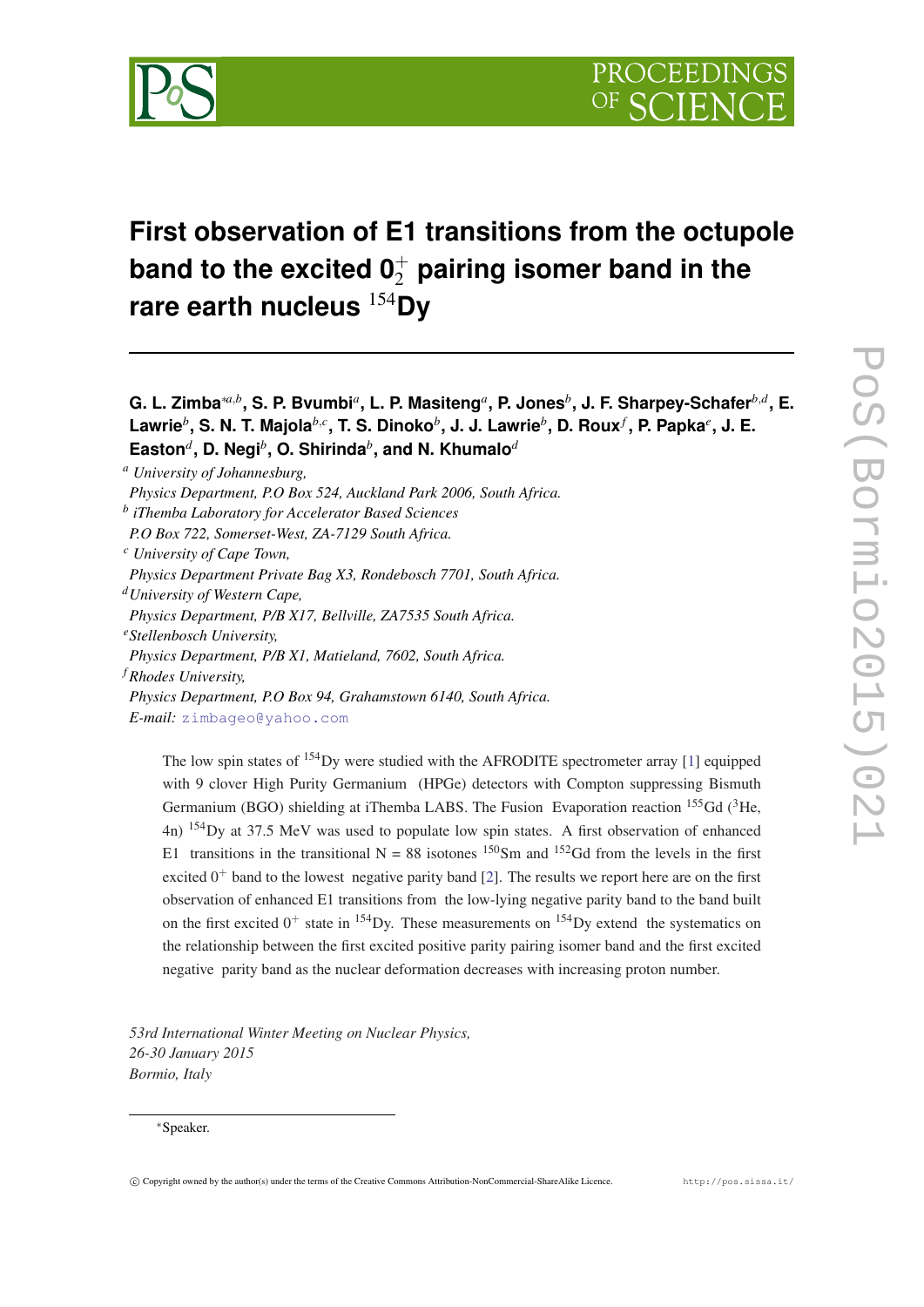## 1. Introduction

The Dysprosium  $(^{154}Dy)$  nucleus with 6 neutrons and 2 protons outside the closed shell offers a great opportunity to study the octupole deformation in  $N = 88$  nuclei. <sup>154</sup>Dy is a transition nucleus, thus it rapidly changing shape from spherical to quadrupole deformation. This is illustrated in experimental measurements of  $4^+$  and  $2^+$  states [[3](#page-5-0)], see Fig. 1.



**Figure 1:**  $\frac{E(4^+)}{E(2^+)}$  $\frac{E(4+)}{E(2+)}$ energy-ratio systematics for even-even nuclei as a function of atomic number Z. The horizontal dashed lines represent limits expected for pure vibrational, rotational, and γ-soft behavior, respectively [[3\]](#page-5-0).

Nuclei with quadrupole and octupole deformations are known to possess two rotational bands having positive and negative parities. The lowest lying negative parity bands are usually built on 3 <sup>−</sup> or 1<sup>−</sup> states are referred to as the octupole bands. Due to missing E2 in-band transitions in these states, recent assumptions that structures associated with octupole excitations in rare earth region are associated with tetrahedral symmetries [\[4\]](#page-5-0). One of the features of octupole deformation in nuclei such as  $154$  Dy is the presence of E3 transitions from the ground state band to the octupole band. Spear and Catford [[5](#page-5-0)] showed that there a maximum in strength of E3 transitions for  $N =$ 88 and  $Z = 62$  nuclei. The other feature of octupole deformation is the presence of E1 transitions between the first excited  $0^+$  band and the lowest lying negative parity. E1 transitions have been observed between the first excited  $0^+$  band and the lowest lying negative parity band in experiments studying the structures of other  $N = 88$  isotones by Bvumbi [\[2\]](#page-5-0). The octupole structure has been descried and explained as due to the nearness of  $\Delta J^{\pi} = 3^{-}$  shell model orbits to the Fermi surface [[6](#page-5-0)]. For N = 88 isotones these orbitals are the  $i_{13/2} - f_{7/2}$  neutron orbits and  $h_{11/2} - d_{5/2}$  proton orbits respectively.

### 2. Experimental and data analysis procedure

Low spin excited states in <sup>154</sup>Dy were populated via the reaction <sup>155</sup>Gd (<sup>3</sup>He, 4n) with a 37.5 MeV beam from the separator sector cyclotron at iThemba Labs. Self-supporting 3.2 mg.cm−<sup>2</sup>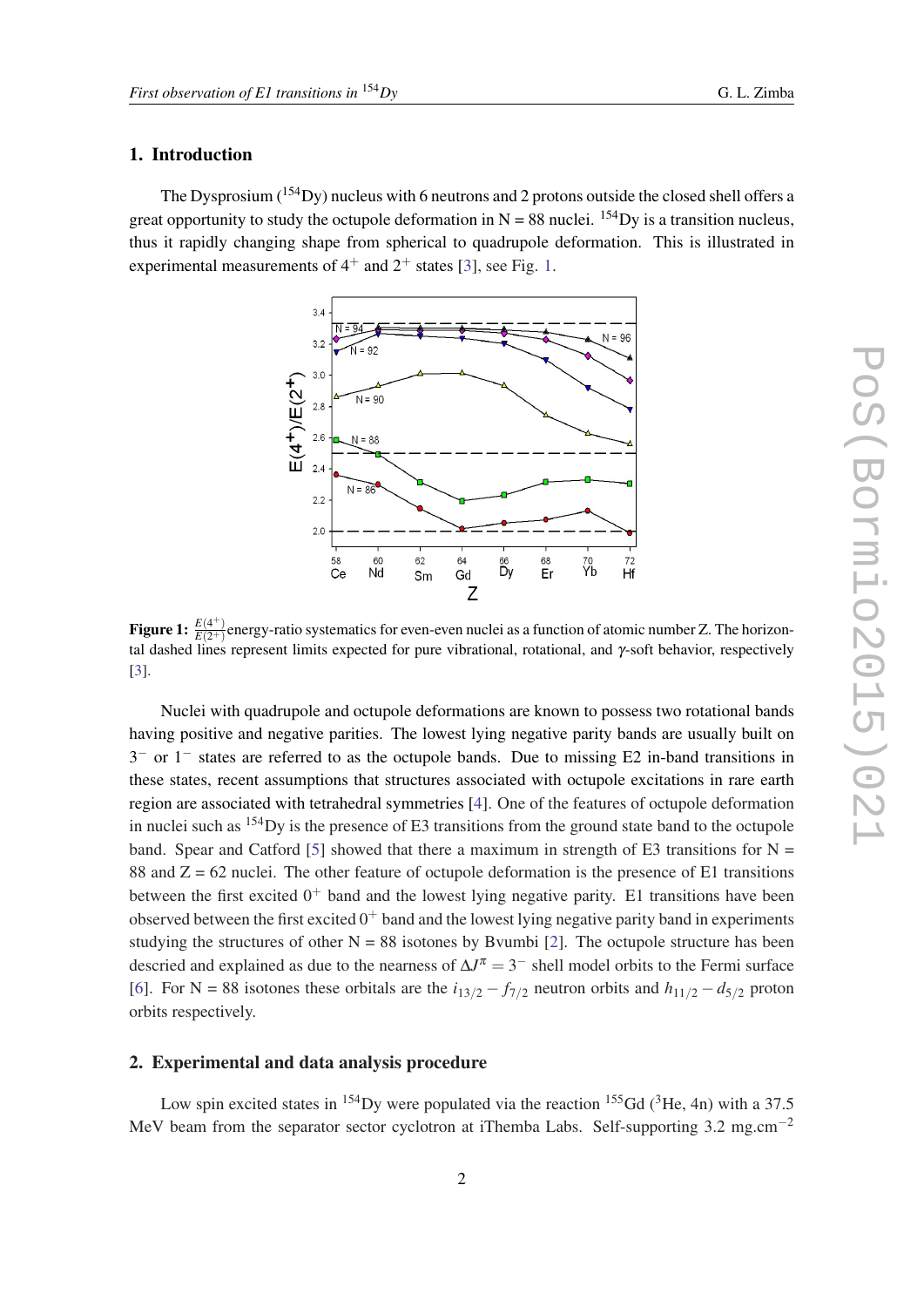target was used; therefore no Doppler correction was necessary since the target thickness was sufficient to stop recoiling residual nuclei. The  $\gamma$  rays emitted from the excited  $^{154}$ Dy were detected with the AFRODITE spectrometer array [\[1\]](#page-5-0) which consists of nine Compton suppressed HPGe clover detectors. The trigger condition was set to accept events when at least two or more clover detectors fired in coincidence. A total of  $1.72 \times 10^9$  events were collected over two and half days of beam time which enabled us to unfold  $\gamma^2$  events into two-dimensional matrix using MTsort [[7](#page-5-0)].

The level scheme for <sup>154</sup>Dy was deduced from the matrix which contained  $\gamma - \gamma$  coincidence data using Radware software packages [\[8\]](#page-5-0). The ordering of the transitions was based on  $\gamma - \gamma$  coincidence relationships. In order to assign correct spin and parity to the newly observed transitions, we obtained γ multipolarities by using Linear Polarization Anisotropy (LPA) [\[9\]](#page-5-0) and Directional Correlation from Oriented states (DCO).

### 3. Results and discussion



Figure 2: Partial level scheme of <sup>154</sup>Dy obtained from <sup>155</sup>Gd(<sup>3</sup>He, 4n) reaction at 37.5 MeV showing the ground state, band built on  $0^+_2$ , S band and the octupole band. New transitions are shown in red and E1 transitions from the octupole band to the band built on  $0^+_2$  are shown in blue.

Fig. 2 shows the partial level scheme of <sup>154</sup>Dy obtained from our experiment. The band built on  $0_2^+$  state which was observed earlier [[10](#page-5-0)] and additional intra-band transitions between this band and the ground state band have been observed. Two in-band E2 transitions have been observed to form the lowest lying negative parity band which is now built on  $3^-$  state. The new two in-band  $\gamma$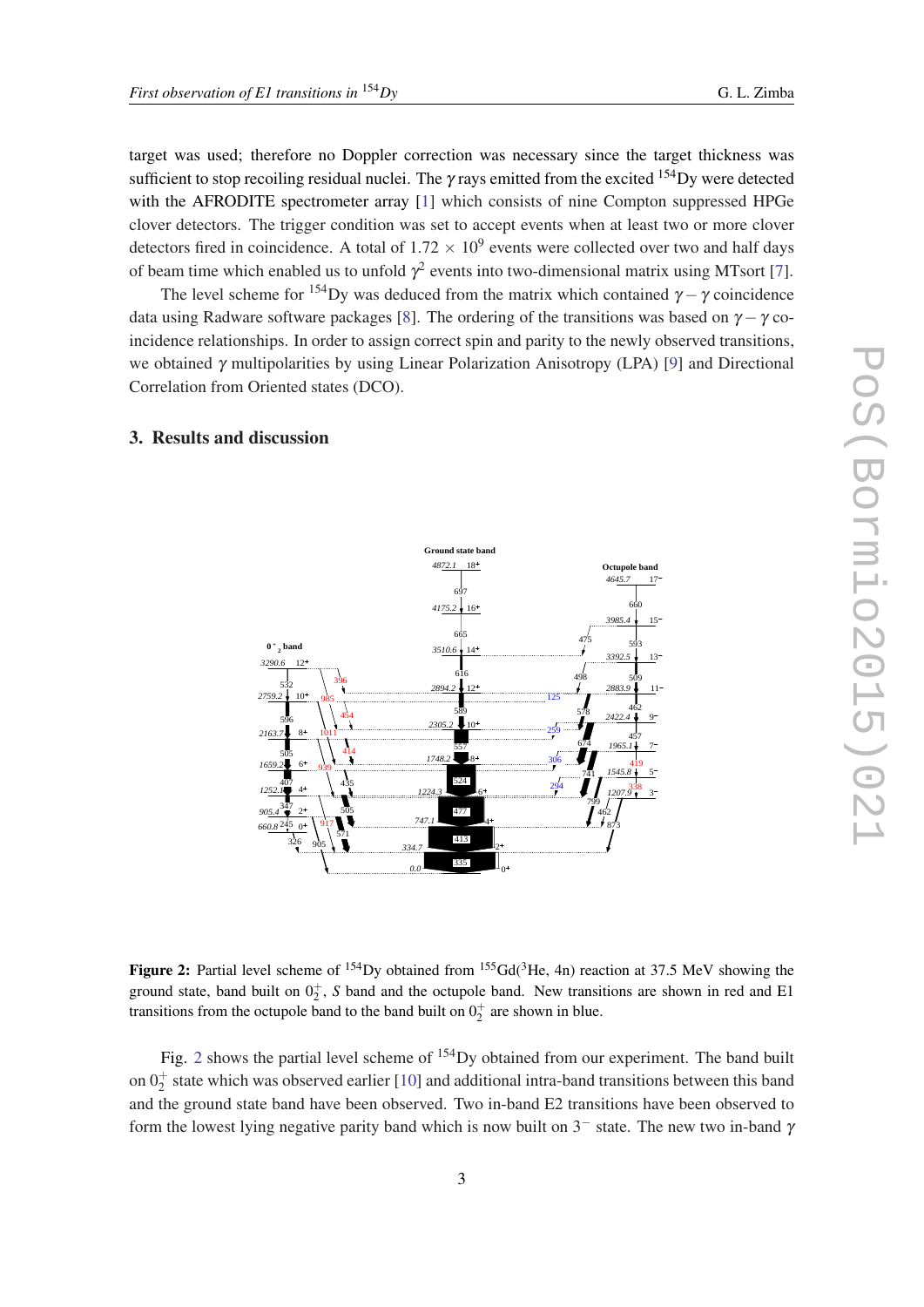<span id="page-3-0"></span>rays connect level  $7^- \longrightarrow 5^-$  and  $5^- \longrightarrow 3^-$  respectively. These levels were reported in National Nuclear Data Center [\[11](#page-5-0)] database but the two  $\gamma$  transitions them were not observed. We observe four new E1 transitions from the lowest lying negative parity band to the first excited  $0^+$  band. The  $γ$  rays observed are 125 keV 11<sup>-</sup> → 10<sup>+</sup>, 259 keV from 9<sup>-</sup> → 8<sup>+</sup>, 306 keV from 7<sup>-</sup> → 6<sup>+</sup>, and 294 keV from  $5^- \longrightarrow 4^+$  respectively.



**Figure 3:** (Red) E1 transitions from  $0^+_2 \longrightarrow 3^-_1$  in <sup>152</sup>Gd and <sup>150</sup>Sm [[2\]](#page-5-0) and (Blue) the first observation of E1 transitions from  $3_1^- \longrightarrow 0_2^+$  observed in <sup>154</sup>Dy.

E1 transitions were observed in Sm and  $152$ Gd by Bvumbi et al [\[2\]](#page-5-0) studying the octupole correlations in N = 88 isotones. In N = 88  $\frac{150}{Sm}$  and  $\frac{152}{Gd}$  these E1 transitions were observed from the first excited  $0^+_2$  $0^+_2$  band to the lowest lying negative parity [2]. In <sup>154</sup>Dy, we observed for the first time E1 transitions from the lowest lying negative parity band to the excited  $0^+_2$  pairing isomer band. These transitions between the two band suggest that the bands are structurally related to each other. Fig. 3 shows the E1 transitions in  $^{154}$ Dy,  $^{150}$ Sm and  $^{152}$ Gd. In even-even nuclei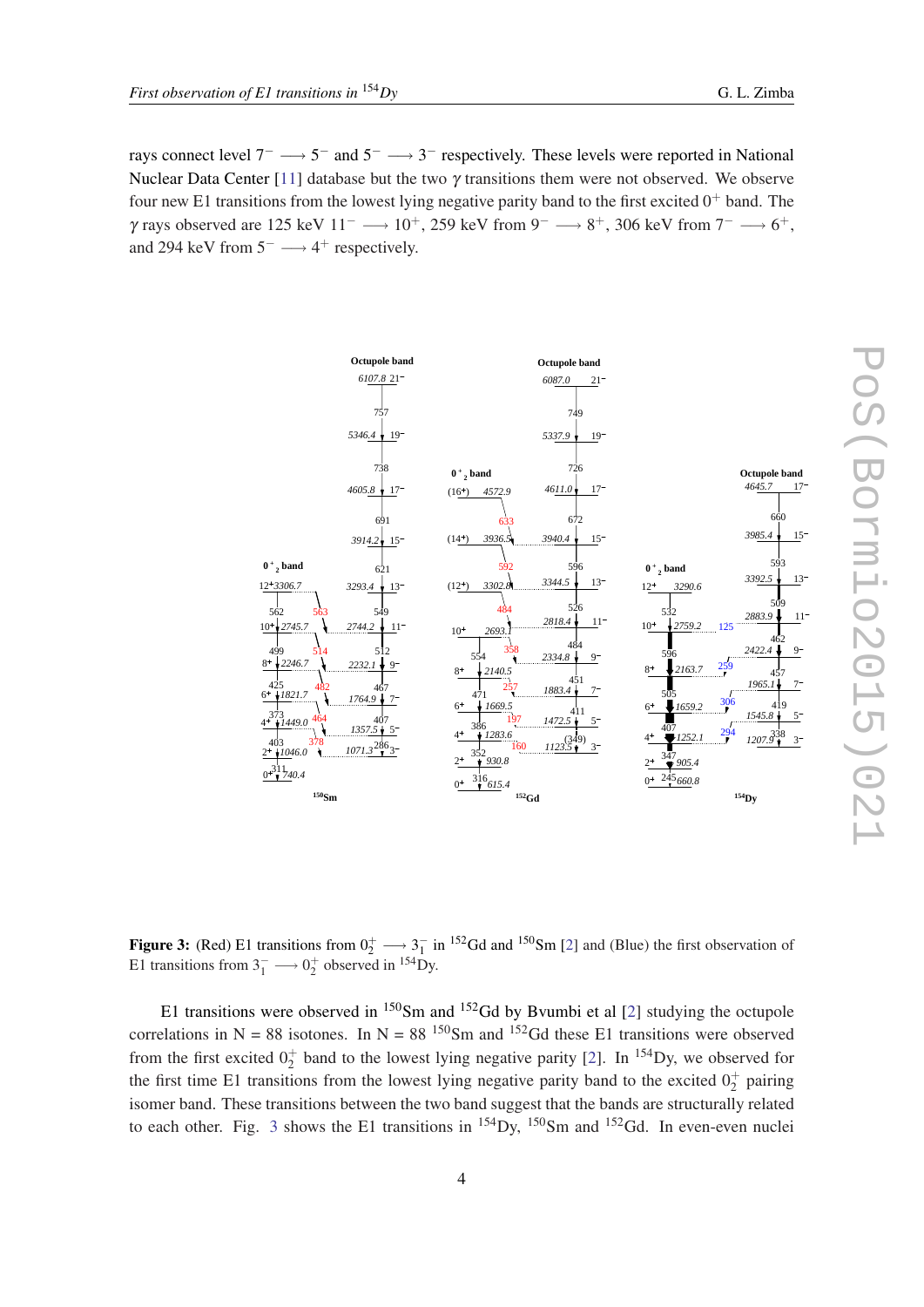<span id="page-4-0"></span>the negative-parity sequence is shifted up with respect to the positive-parity levels as a function of proton number, this is also illustrated in Fig. [3](#page-3-0).



Figure 4: Plot of the level excitation energies against spin for the octupole bands in <sup>150</sup>Sm, <sup>152</sup>Gd and <sup>154</sup>Dy.



**Figure 5:** Plot of the level excitation energies against spin for the first excited  $0^+$  band in  $150$ Sm,  $152$ Gd and  $154$  Dy.

Fig. 4 shows the plots of excitation energy against spin for octupole bands in  $^{154}$ Dy,  $^{150}$ Sm and  $152$  Gd. This shows that the octupole band in  $154$  Dy is at higher excitation energy than  $150$  Sm and <sup>152</sup>Gd up to around spin 17  $\hbar$  when all the bands have almost similar excitation energy. Fig. 5 shows that the excitation energy of the first excited  $0^+$  band in  $154$  Dy lies between the first excited  $0^+$  band in <sup>150</sup>Sm and <sup>152</sup>Gd. The band built on  $0^+_2$  in <sup>154</sup>Dy has a unexpected characteristic when compared to first excited  $0^+$  bands in <sup>154</sup>Dy, <sup>150</sup>Sm as seen from Fig. 5.